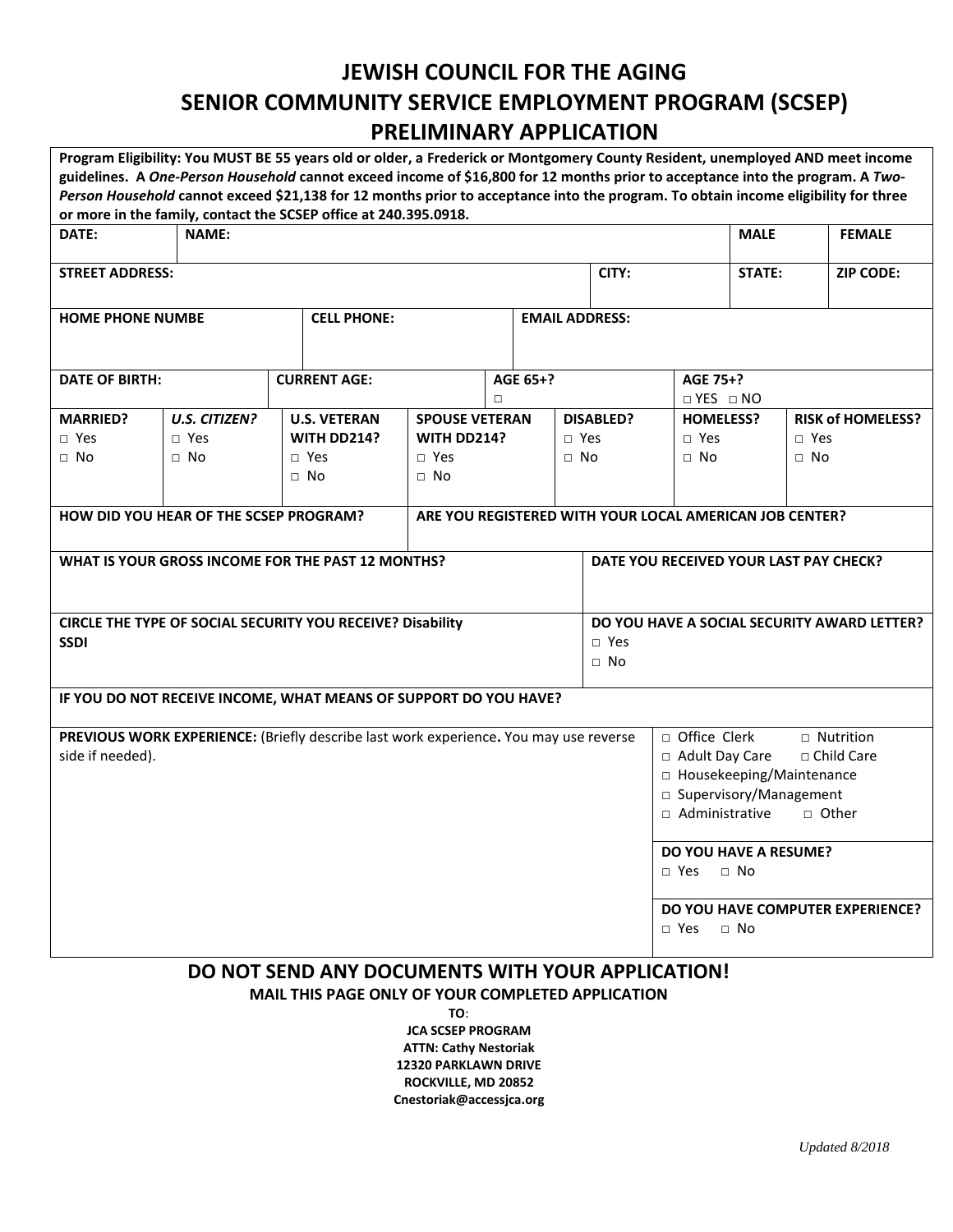# **JEWISH COUNCIL FOR THE AGING SENIOR COMMUNITY SERVICE EMPLOYMENT PROGRAM (SCSEP) PRELIMINARY APPLICATION**

Within the limits of its resources, JCA serves people of all faiths and from all walks of life. Indeed, we try to be as inclusive as possible in all that we do. Sometimes, however, JCA may deny a person or group the option to enroll or to continue to participate in all or particular programs and services. We reserve the right to do so, at our sole discretion, should we believe that our action is in the best interest of the individual or program or for any other reason not precluded by applicable law.

YOU WILL BE CALLED WHEN THERE IS AN OPEN SLOT IN THE PROGRAM. AT THAT TIME, AN APPOINTMENT WILL BE ARRANGED FOR YOU TO COME TO THE OFFICE TO MEET WITH STAFF; AND, IF APPROPRIATE, FILL IN THE COMPLETE APPLICATION PACKET.

#### **DOCUMENTS NEEDED FOR ELIGIBILITY (You will need to bring these documents for your appointment):**

- 1) **Driver's License**, **Maryland ID Card** (Lists your current address in Frederick or Montgomery County), or **Permanent Resident Card** (Green Card)
- 2) **Social Security Card**
- 3) **Proof of ALL Income**:

Last 1040 Income Tax Return, Social Security Benefits Awards Letter, Last Two Pay Stubs, Survivors' Benefits, Pension or Retirement Income, Interest Income, Dividends, Rent/Royalties/Estates/Trusts, Educational Assistance, Alimony, Financial Assistance outside of Household, Other Income (such as foreign government pensions)

- 4) **Proof of Number in Family** HUD form, lease or 1040 Income Tax Return
- 5) **Resume**

### **SENIOR COMMUNITY SERVICE EMPLOYMENT PROGRAM (SCSEP)**

SCSEP is a job training and readiness program in Montgomery and Frederick County sponsored by the Jewish Council for the Aging (JCA). Applicants for the program must be 55 years of age or older, live in Montgomery County OR Frederick County, be unemployed at the time of application and meet economic guidelines. If accepted into the program, SCSEP participants are placed in community service positions with government or non-profit agencies in either County. SCSEP participants work 20 hours a week on a regular basis and receive a stipend of \$14.00 per hour (the current federal minimum wage), paid by JCA with Title V grant funds. Through the program, participants gain valuable job skills and experience that will help them transition to regular employment.

The Senior Community Service Employment Program, a program administered by the Jewish Council for the Aging, is supported by grant funding from The Center for Workforce Inclusion, Inc., and Montgomery County Department of Health and Human Services Office on Aging and Disability Services.

For more information about SCSEP, contact the SCSEP staff at 301-255-4249 or by email to cnestoriak@accessjca.org.

#### **NOTE TO APPLICANTS**

**PROGRAM REQUIREMENT: Upon entering the Senior Community Service Employment Program, participants must continue to seek regular employment in the public and private sectors.**